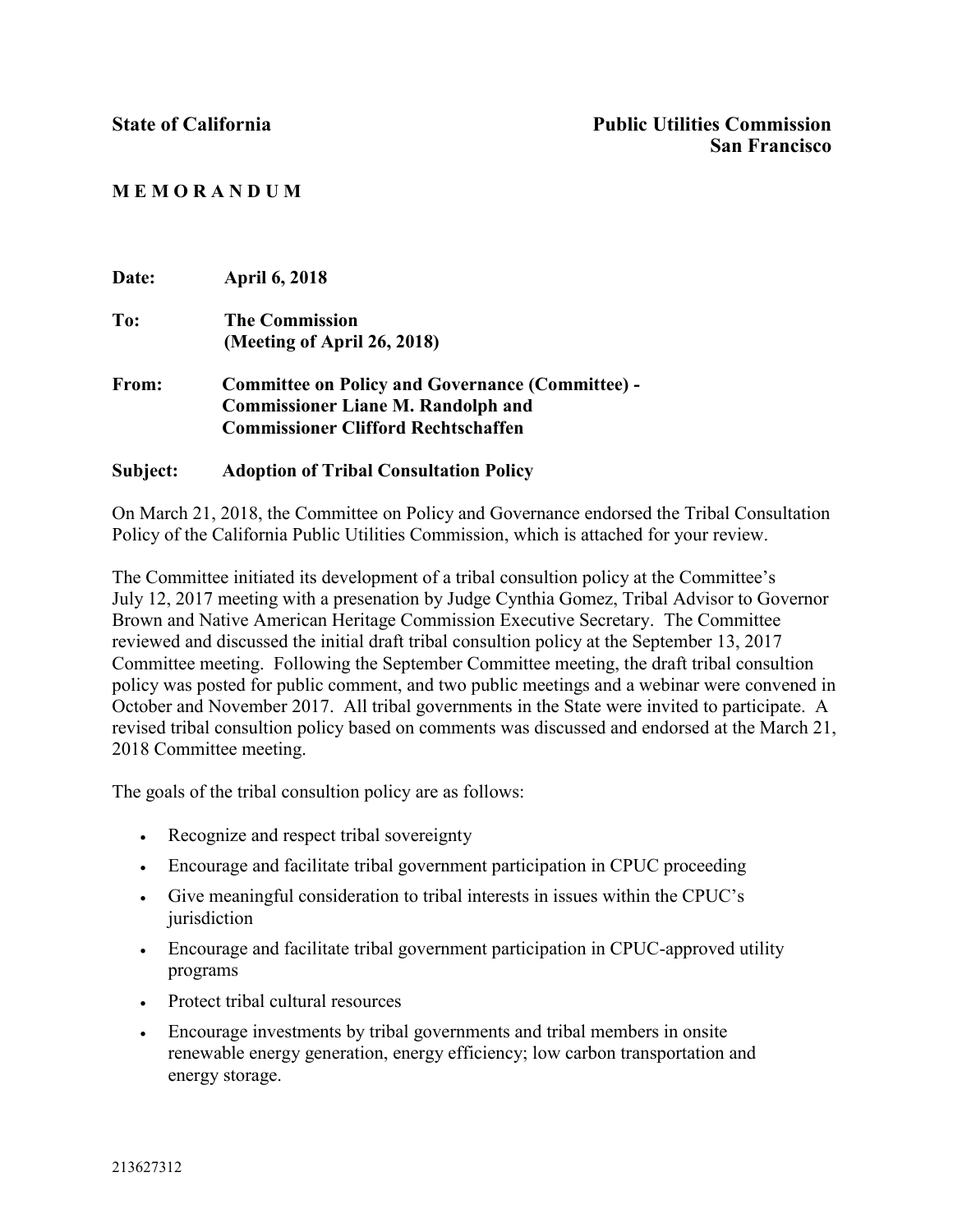As proposed in the initial draft tribal consultion policy, Stephanie Green was designated as the Commission's official Tribal Liaison. Stephanie is now leading the Commission's communication and engagement efforts with tribes throughout California.

The Committee requests that the Commission approve the Tribal Consultation Policy.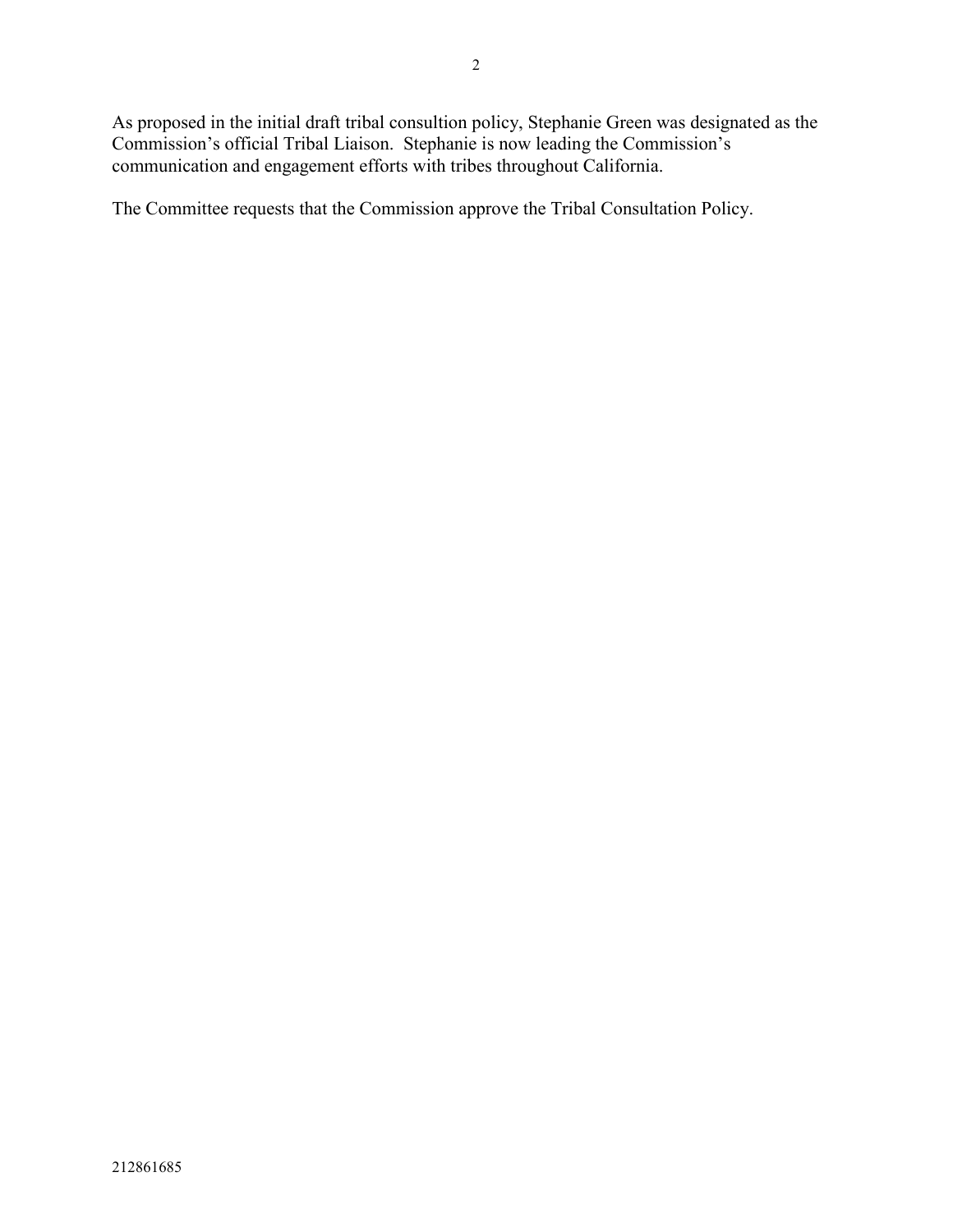## **ATTACHMENT 1**

# **Tribal Consultation Policy of the California Public Utilities Commission**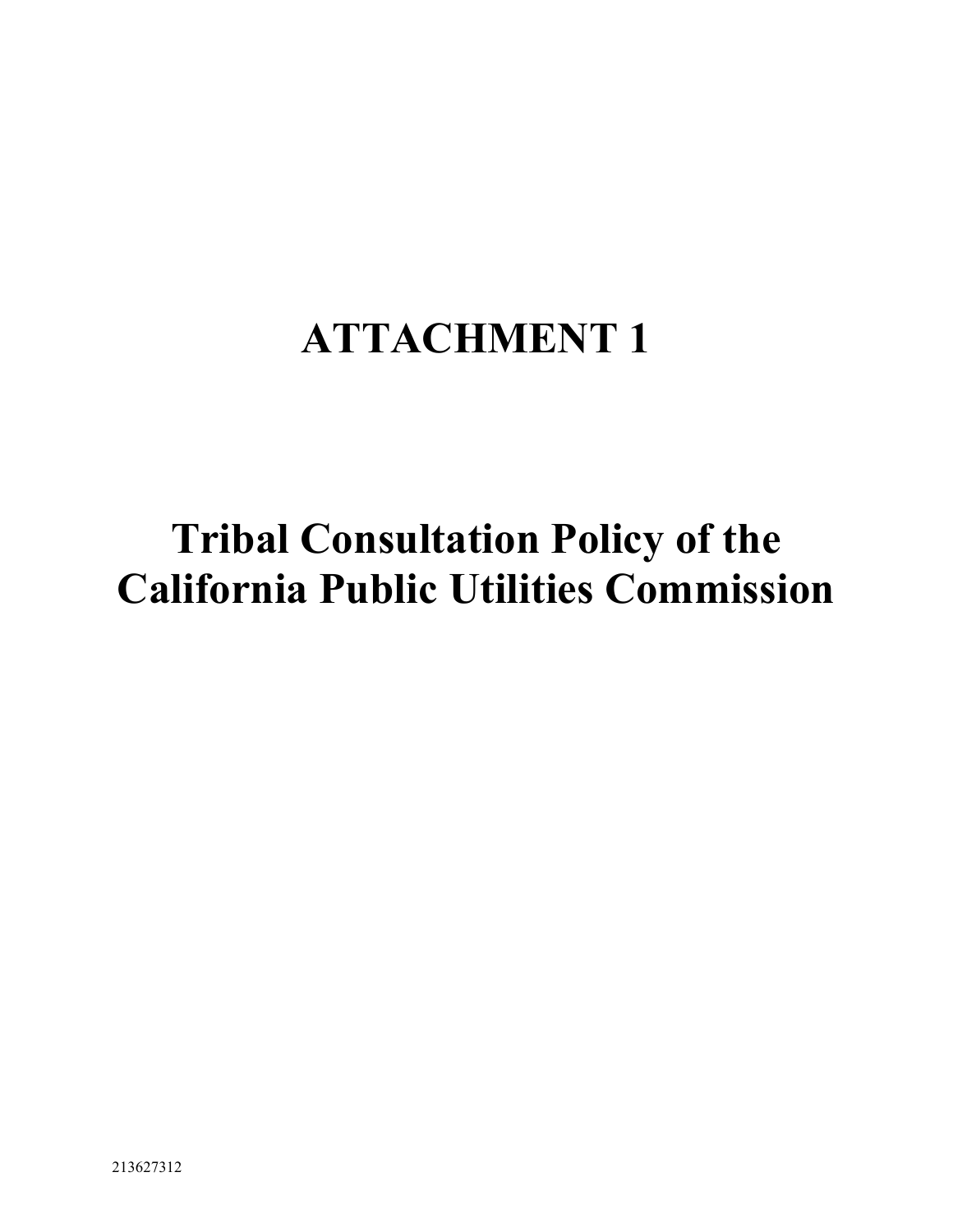## **Introduction:**

The CA Public Utilities Commission (CPUC or "Commission") adopts this Tribal Consultation Policy, consistent with Executive Order B-10-11 issued by Governor Edmund G. Brown, Jr. on September 19, 2011). Executive Order B-10-11 declares that "the State is committed to strengthening and sustaining effective government-to-government relationships between the State and the Tribes by identifying areas of mutual concern and working to develop partnerships and consensus." The Executive Order directs state executive agencies and departments to "encourage communication and consultation with California Indian Tribes." It further directs state agencies and departments "to permit elected officials and other representatives of tribal governments to provide meaningful input into the development of legislation, regulations, rules, and policies on matters that may affect tribal communities."

California is home to over 170 California Native American tribes. **1** Executive Order B-10-11 applies to federally-recognized Tribes and other California Native Americans. For purposes of this policy, the terms "tribes" and "tribal governments" refer to elected officials and other representatives of federally- recognized Tribes and other California Native Americans.

This policy is not intended to replace or supplant obligations mandated by federal law. It sets forth provisions for consultation, communication and collaboration with tribes to the extent that a conflict does not exist with applicable laws or regulations. This policy is not a regulation and it does not create, expand, limit, waive, or interpret any legal rights or obligations.

## **Tribal Liaison:**

 $\overline{a}$ 

The Commission's Tribal Liaison will assist with implementing this policy. The Tribal Liaison is responsible for coordinating outreach, communication, education and other activities affiliated with tribal interests. The Tribal Liaison will act as a point of contact for tribal governments enabling participation in Commission proceedings and Commission-approved programs. The Tribal Liaison will facilitate CPUC leadership availability for government to government consultation. Alternatively, tribal governments may contact the Commission's Public Advisor for this assistance (Email: [Public.Advisor@cpuc.ca.gov](mailto:Public.Advisor@cpuc.ca.gov) or phone: (866) 849- 8390). The Tribal Liaison and/or Public Advisor are additional resources, and tribal governments may continue to directly contact relevant Commission staff regarding ongoing issues.

**<sup>1</sup>** "California Native American tribe" means a Native American tribe located in California that is on the contact list maintained by the Native American Heritage Commission for the purposes of Chapter 905 of the Statutes of 2004. See Public Resources Code § 21073. California Native American tribes include both federally recognized and non- federally recognized tribes. Nothing in this policy prevents tribal consultation with other Native American groups demonstrating an ongoing connection to a specific place or cultural resource, or issue falling under the jurisdiction of the CPUC.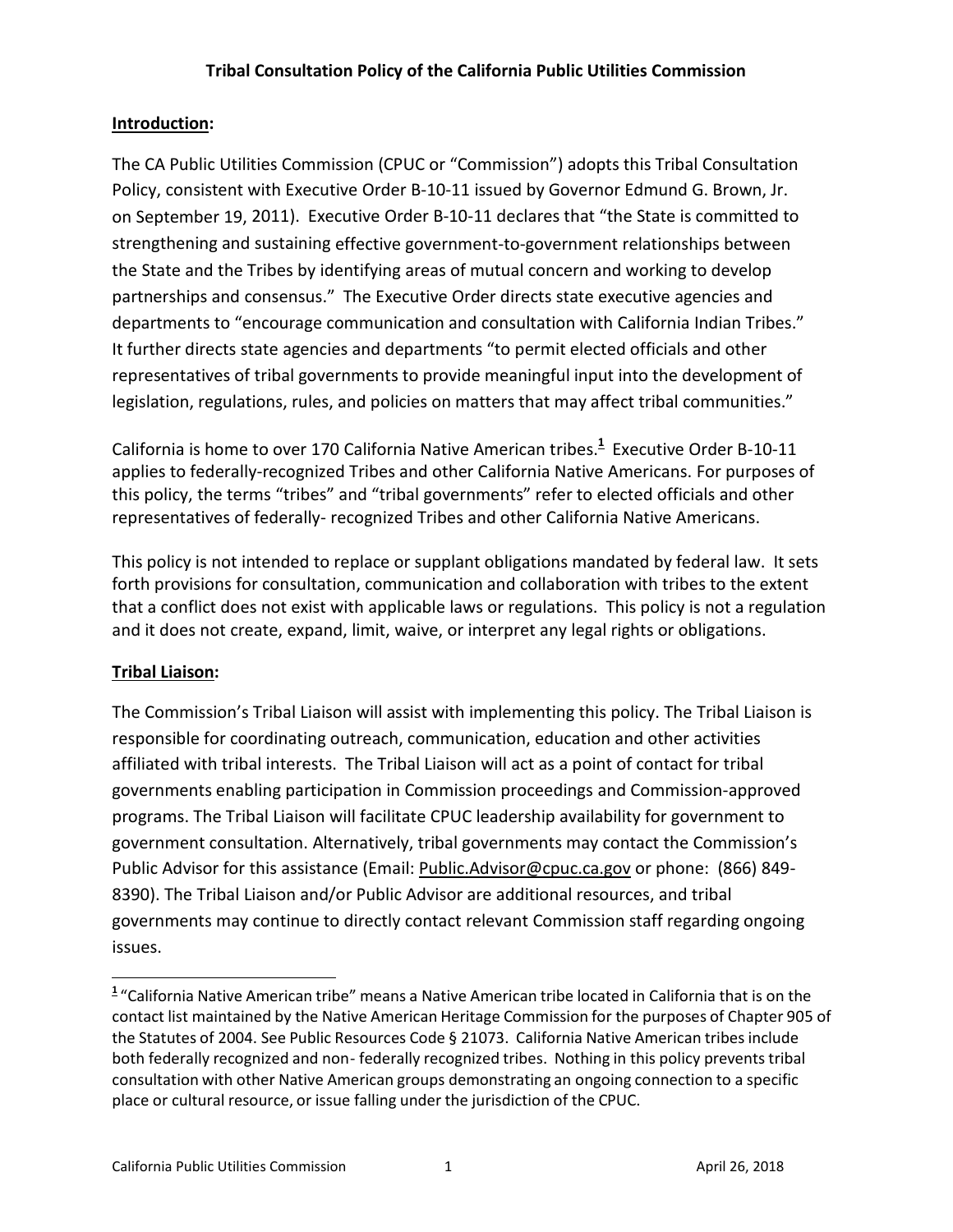#### **Policy Goals**: The goals of this policy are as follows:

- Recognize and respect tribal sovereignty
- Encourage and facilitate tribal government participation in CPUC proceedings
- Give meaningful consideration to tribal interests in issues within the CPUC's jurisdiction
- Encourage and facilitate tribal government participation in CPUCapproved utility programs
- Protect tribal cultural resources
- Encourage investments by tribal governments and tribal members in onsite renewable energy generation, energy efficiency; low carbon transportation and energy storage.

#### **Background Regarding CPUC Authority:**

The range of CPUC activities is extensive and includes regulation of privately-owned utilities, including gas, electric and water utilities, and oil and gas pipeline companies, and approval of the rates they charge to customers. The CPUC also regulates some aspects of telecommunication companies, and the safety of utilities, railroads, common carriers, charter party carriers and other transportation providers, but does not approve those companies' rates. The CPUC implements laws that require the electric utilities to procure renewable electricity to reduce greenhouse gas emissions, and that require electric and gas utilities to offer incentives, grants or rebates for energy efficiency, installation of renewable energy or energy storage, and installation of electric vehicle chargers. The CPUC also implements programs that offer reduced rates for low income gas and electric customers (i.e., the California Alternative Rate for Energy (CARE) and Family Electric Rate Assistance (FERA) programs; "Lifeline" for telephone service; subsidies for broadband services for underserved communities; and utility programs that provide no-cost energy efficiency upgrades to low income customers (the Energy Savings Assistance (ESA) Program).

The CPUC's activities may affect tribal governments in several ways, including but not limited to: 1) impacts on a tribe that is a utility customer at buildings and/or businesses owned or operated by the tribe or tribal members; 2) impacts on the affordability, availability and reliability of services provided to tribal members by utilities; and 3) potential impacts from proposed construction of utility infrastructure on or near tribal property or property containing tribal cultural resources. Tribes may also experience impacts from electricity outages, or deenergizing of power lines during hazardous weather conditions.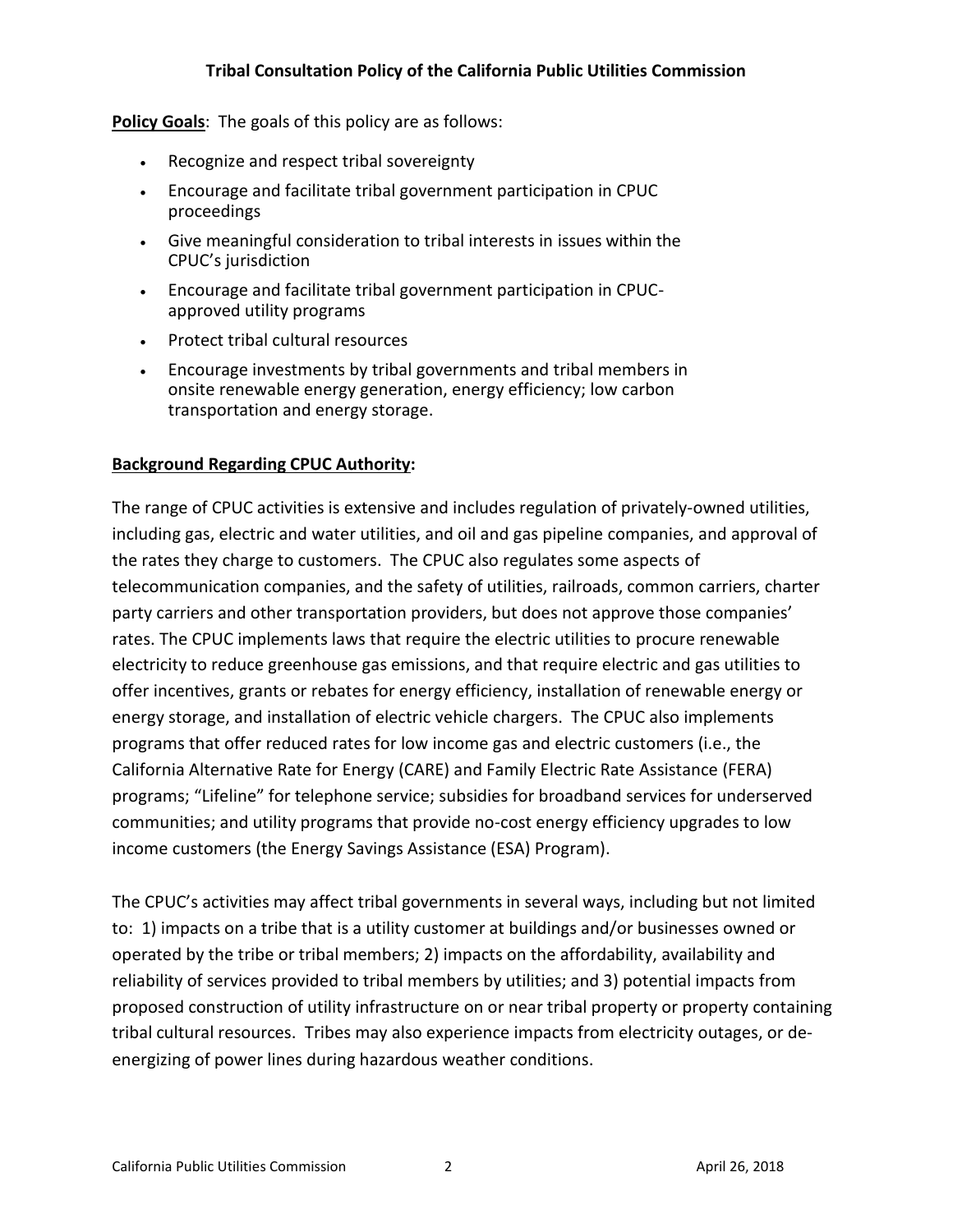## **Facilitating Tribal Government Participation:**

- 1. The CPUC will encourage and facilitate tribal government participation in its programs and proceedings.
	- a. Tribal governments may contact the CPUC's Tribal Liaison for assistance to initiate participation in a proceeding or consultation with CPUC staff or decision-makers. If a tribe identifies a specific issue for consultation with the CPUC, the Tribal Liaison will identify the appropriate Commission staff and/or decision-makers to participate in the discussions and ensure that the matter receives appropriate consideration.
	- b. The CPUC will give special consideration to tribal governments' requests to participate in Commission proceedings. Administrative law judges and Commissioners are encouraged to grant a tribal government's request to become a party in a proceeding, even if a request is untimely, if the proceeding can continue under the existing schedule, or if it is reasonable to modify the schedule and consistent with principles of due process.
	- c. Commission staff will assist tribal governments in locating relevant information and documents that will help them participate in Commission proceedings and/or Commission-approved programs. If necessary, Commission staff will send the relevant information or documents to a tribal government electronically or by regular mail.
	- d. Commissioners and their advisors will make every effort to grant tribal governments' requests for in person meetings with decision-makers, consistent with the applicable law regarding ex parte communications, and the equal time requirements. **<sup>2</sup>** Other Commission staff will also accommodate tribal governments' request for in person meetings, whenever possible.
	- e. When Commissioners travel to different cities for public meetings, they will seek to arrange separate meetings with local tribal governments, as time allows.
	- f. Commission staff and Administrative Law Judges shall make efforts to ensure that relevant information the Commission receives from a tribal government is submitted into the record of a proceeding, consistent with the confidentiality provisions of this policy set forth below. Where a tribal government has submitted written comments in a proceeding, the decision shall explain the tribe's concerns and how they are addressed. Where the

l

**<sup>2</sup>** Public Utilities Code § 1701.3(h)(3).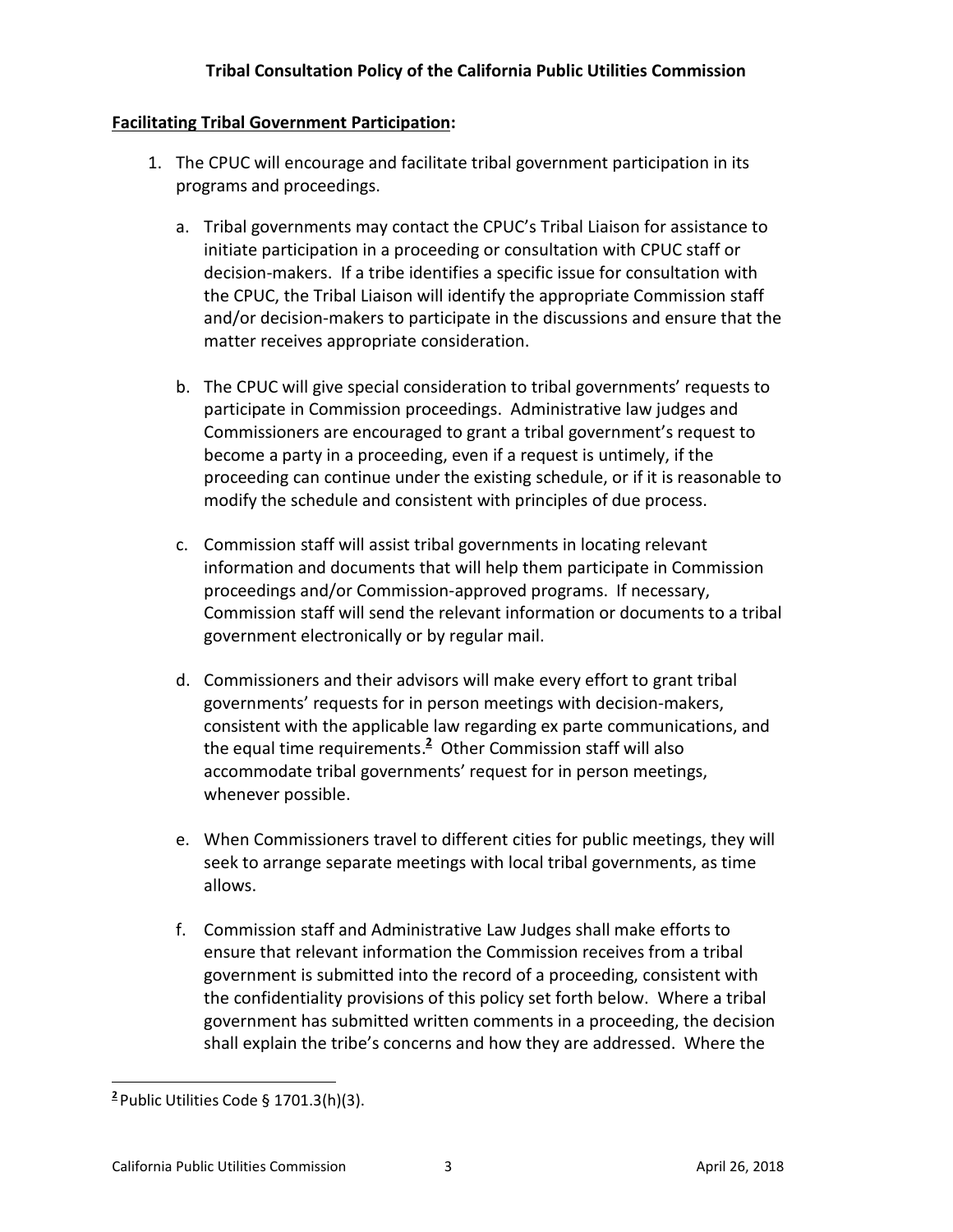CPUC is unable to fully address the tribe's concerns, the CPUC shall clearly explain the legal, practical, or policy considerations underlying its decision.

- g. The Commission will make efforts to ensure that tribal governments are aware of Commission- managed grant programs (such as the CA Advanced Services Fund), and various Commission- approved utility incentive and subsidy programs offered by the utilities, especially those that target disadvantaged and/or remote communities. The CPUC's Tribal Liaison will offer informational materials and meetings for tribal governments on these various programs, if requested.
- h. Where feasible, Commission staff will provide assistance so that tribal governments and tribal members may seek to participate in (or benefit from) grant programs implemented by the Commission and various Commission-approved incentive and subsidy programs offered by the utilities. The CPUC Tribal Liaison will offer assistance to navigate the application process.
- 2. In its role as a member of the Pacific Forest and Watershed Lands Stewardship Council, the Commission will encourage prioritizing donation of Pacific Gas & Electric Company property to tribal governments and, where possible, facilitate those donations.
- 3. In the event that a tribal government believes that consultation has not met the standards set forth in this Policy, it may submit a written letter to the Executive Director of the CPUC explaining the deficiencies. Within 30 days, the Executive Director will either meet with the tribal government, or respond in writing, and will then direct any further consultation that he or she believes is appropriate.

#### **Confidentiality:**

- The Commission recognizes that confidentiality of information regarding tribal cultural resources, history, traditions, religious activities and sites, and other matters is important to tribal governments and tribal members.
- The Commission will follow existing laws that protect confidentiality of tribal cultural resources (including Pub. Res. Code §§§ 5097.9, 5097.933 and 21082.3(c); Government Code § 6254(r) and Cal.Code Regs., tit. 14, § 15120(d)).
- The Commission will not include any information provided by a tribal government in environmental documents, or documents it files in proceedings, if it is deemed confidential by the tribal government. The tribal government shall notify the CPUC if any information it provides is confidential, and mark any such documents as confidential.
- If appropriate, the CPUC will work with tribes to enter into a non-disclosure agreement for documents transmitted to the CPUC that contain confidential information.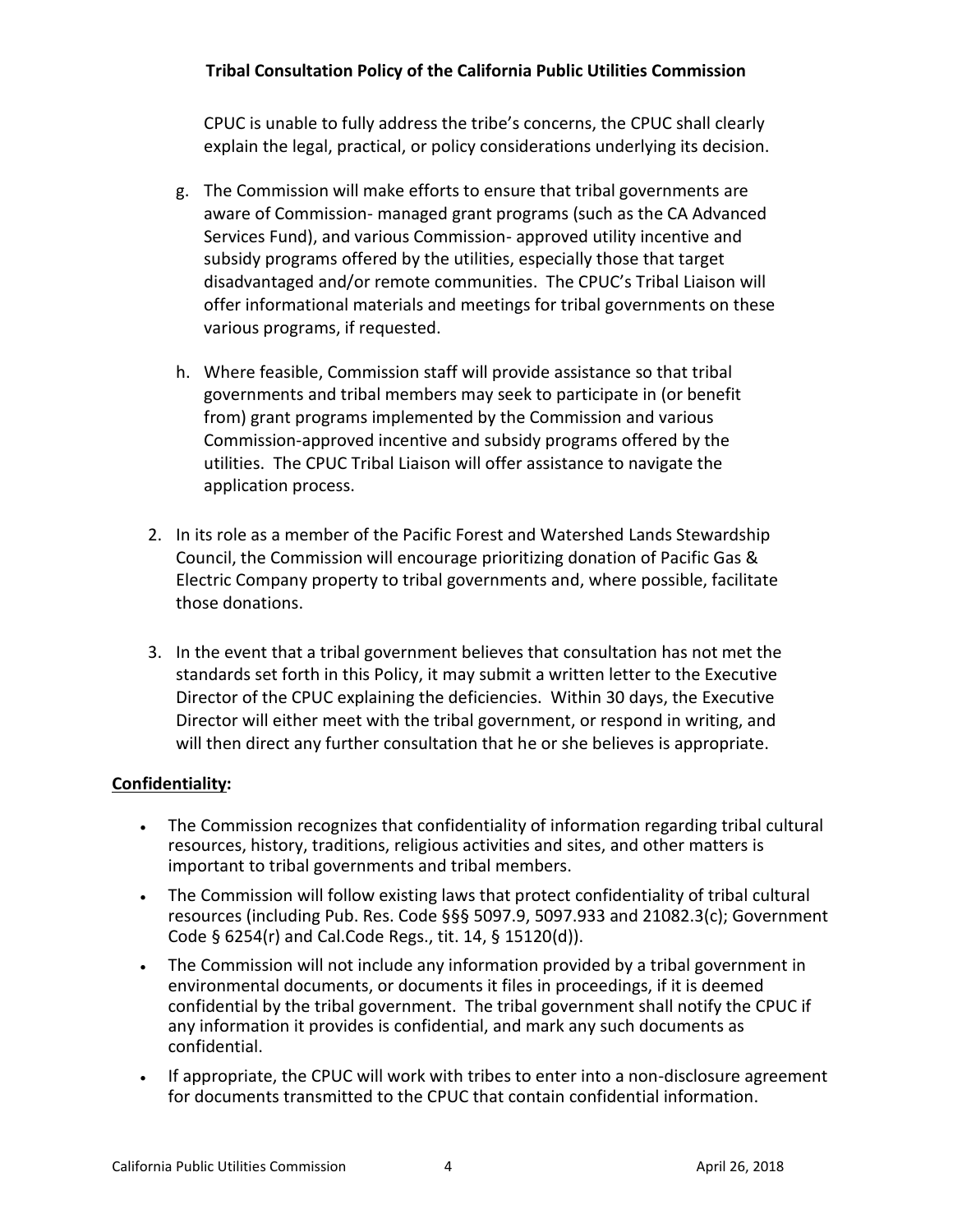If confidential information regarding the presence of tribal cultural resources is relevant to a Commission decision, the Commission will work with the tribal government to reach agreement on how to proceed, in an effort to allow the decision-makers to consider the information, while also protecting its confidentiality.

## **Tribal Consultation Under CEQA:**

For projects where the CPUC is the lead agency under CEQA, the CPUC will comply with the statutory requirements regarding tribal consultation enacted by AB 52 (Gatto, 2014) (Pub. Res. Code §§ 21080.3 *et seq*.). The CPUC may also consult the Governor's Office of Planning and Research *Technical Advisory: AB 52 and Tribal Cultural Resources in CEQA* (June 2017).

#### **Summary of CEQA Consultation Process:**

- A tribal government may request CEQA consultation if it is traditionally and culturally affiliated with the geographic area of a proposed project.
- The consultation must take place prior to the release of a negative declaration, mitigated negative declaration, or environmental impact report. (Pub. Res. Code § 21080.3.1(a)). Since the initial consultation occurs early in the agency's CEQA review process (see below under Timing of Consultation), the consultation will occur before the CPUC's release of a draft or proposed negative declaration, mitigated declaration, or environmental impact report.
- The consultation must address alternatives to the project, recommended mitigation measures, or significant effects, if requested by the tribe. (Pub. Res. Code § 21080.3.2(a)).
- If the agency determines that a project may cause a substantial adverse change to tribal cultural resources, the agency must consider mitigation measures. The agency must "when feasible, avoid damaging effects to any Tribal cultural resource." (Pub. Res. Code 21084.3(a)). The statute describes mitigation measures that the agency may adopt, if feasible, to avoid or minimize the impacts. (Pub. Res. § 21084.3(b)).
- The consultation concludes when either 1) the parties agree on measures to recommend to mitigate or avoid a significant effect, if one exists, on a tribal cultural resource (Pub. Res. Code § 21082.3(a)), or 2) a party, acting in good faith and after reasonable effort, concludes that mutual agreement cannot be reached. (Pub. Res. Code § 21080.2.2(b)).

In 2016, Appendix G of the CEQA Guidelines was amended to implement AB 52. The Environmental Checklist in Appendix G of the CEQA Guidelines now directs lead agencies to address tribal cultural resources in Question #11: "Have California Native American tribes traditionally and culturally affiliated with the project area requested consultation pursuant to Public Resources Code section 20180.3? If so, has consultation begun?" Appendix G of the Guidelines also directs the lead agency to identify whether the project would cause a substantial adverse change in the significance of a tribal cultural resource that is: listed or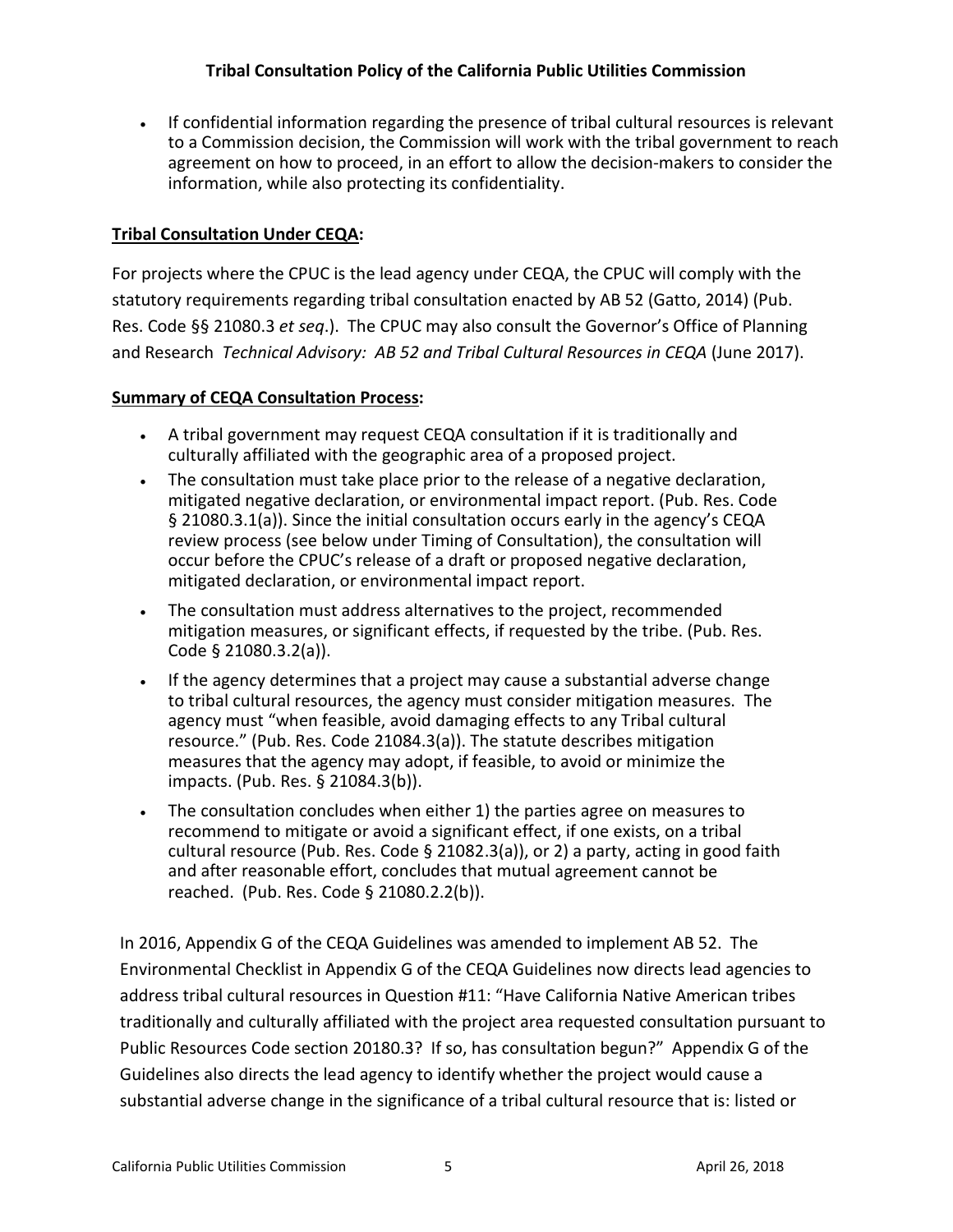eligible for listing in the California Register of Historical Resources; is listed in a local register of historical resources; or that is significant pursuant to the criteria in Public Resources Code § 5024.1(c) (CEQA Guidelines, Section XVII).

#### **Advance Request for Notice of Projects:**

- Pursuant to AB 52, a tribe may inform agencies in advance that it would like notice of projects subject to CEQA that are seeking the agency's approval and that are within the tribe's traditionally and culturally affiliated area.
- The CPUC's website has a form has a form letter that tribal governments may submit to the CPUC requesting advance notice of CEQA projects in its area. See: [http://www.cpuc.ca.gov/tribal/.](http://www.cpuc.ca.gov/tribal/)

**Timing of Consultation**: The CPUC will follow the statutory deadlines for tribal consultation under CEQA, which generally require the following:

- When a tribe has requested notice of CEQA projects, the CPUC must provide written notice to that tribe of a project in its area, within 14 days of determining that the project application is complete.
- A tribe may request to engage in consultation within 30 days of receipt of the notice, and designate a lead contact person.
- The CPUC will begin the consultation process within 30 days of receipt of the request for consultation.
	- O The CPUC will hold a consultation meeting at one of the CPUC offices (in Sacramento, San Francisco or Los Angeles) or at a tribal government office within 30 days.
	- $\circ$  If a meeting at a Commission office is not feasible for the tribal government, the consultation may occur at a mutually agreeable alternative location or by telephone.
	- $\circ$  If the tribe requests that the consultation be scheduled for a time after the 30 day period, the CPUC will accommodate the request.
- The CPUC will participate in additional consultation meetings as necessary to address the issues and work in good faith to reach an agreement with the tribal government on recommendations for project modifications or mitigation measures.
- The CPUC will honor a tribe's request for CEQA consultation that is made more than 30 days after the tribe's receipt of notice, as long as there is still time for meaningful consultation to occur.